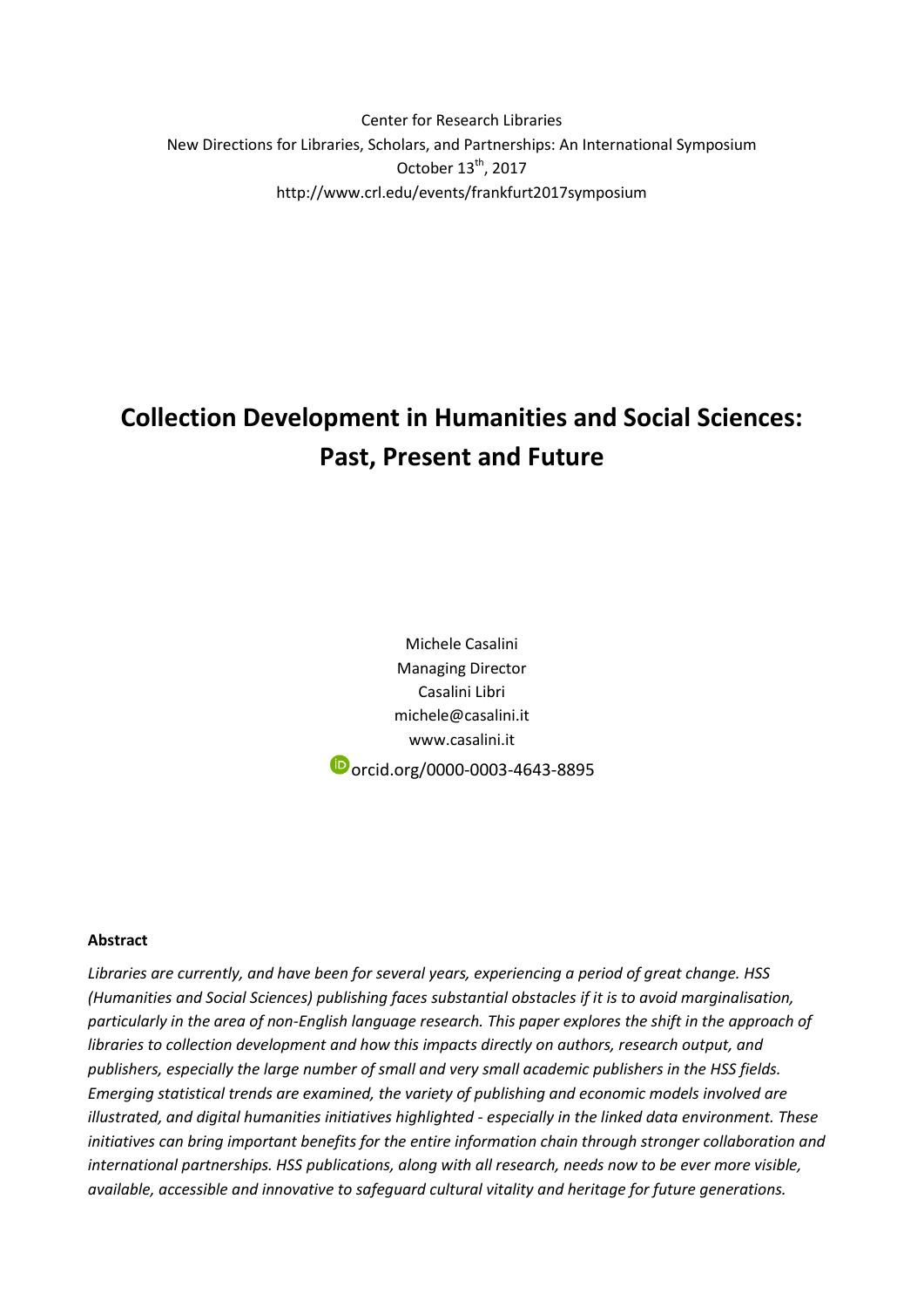## **Introduction – Collection Development**

Collection development, as we see it from our perspective as an Italian and European library supplier, has traditionally been a dynamic and amorphous concept. Institutions worldwide employ a range of approaches when it comes to collection development, these are often defined by national cultural perspective, framed by monetary, geographical and linguistic challenges, as well as the influence governments and administrations. In over 50 years of business we have seen the growth of the approval plans widely used in North America, the use of national policies like those in Germany and France, as well as faculty and subject specialist lead acquisitions in UK, Italy and Spain, to name but a few strategies. Working with all of these systems means that an organisation like ours is required to be flexible and we must continue to build on our long history of adapting to change.

Later in this paper, how such different approaches affect the growth of each collection and if the resulting collections differ fundamentally will be explored further. As an example of how different acquisition strategies impact on collections: Table 1 and Figure 1 show the purchasing patterns for 3 different purchasing models of 3 institutions, for 3 nations, with similar budgets for Italian history titles during the years 2014 - 2016. The graph in Figure 1 shows the similarity in the titles bought by The British Library and the Bibliothèque Nationale de France. A small number of works are held by all three institutions, the greatest number of titles held by two libraries are shared between these two, as well as them having purchased a similar number of titles held solely by each institution. The Bibliothèque Nationale de France has slightly more of these but this can be put down to their higher number of purchases overall.

| Institution                                 | Number of titles purchased |  |
|---------------------------------------------|----------------------------|--|
| The British Library                         | 1401                       |  |
| Bibliothèque Nationale de France            | 1644                       |  |
| University of Illinois at Urbana-Champaigne | 1699                       |  |

**Table 1 The overall number to titles purchased on Italian history 2014 - 2016 by 3 different libraries with different purchasing models, based in different countries.**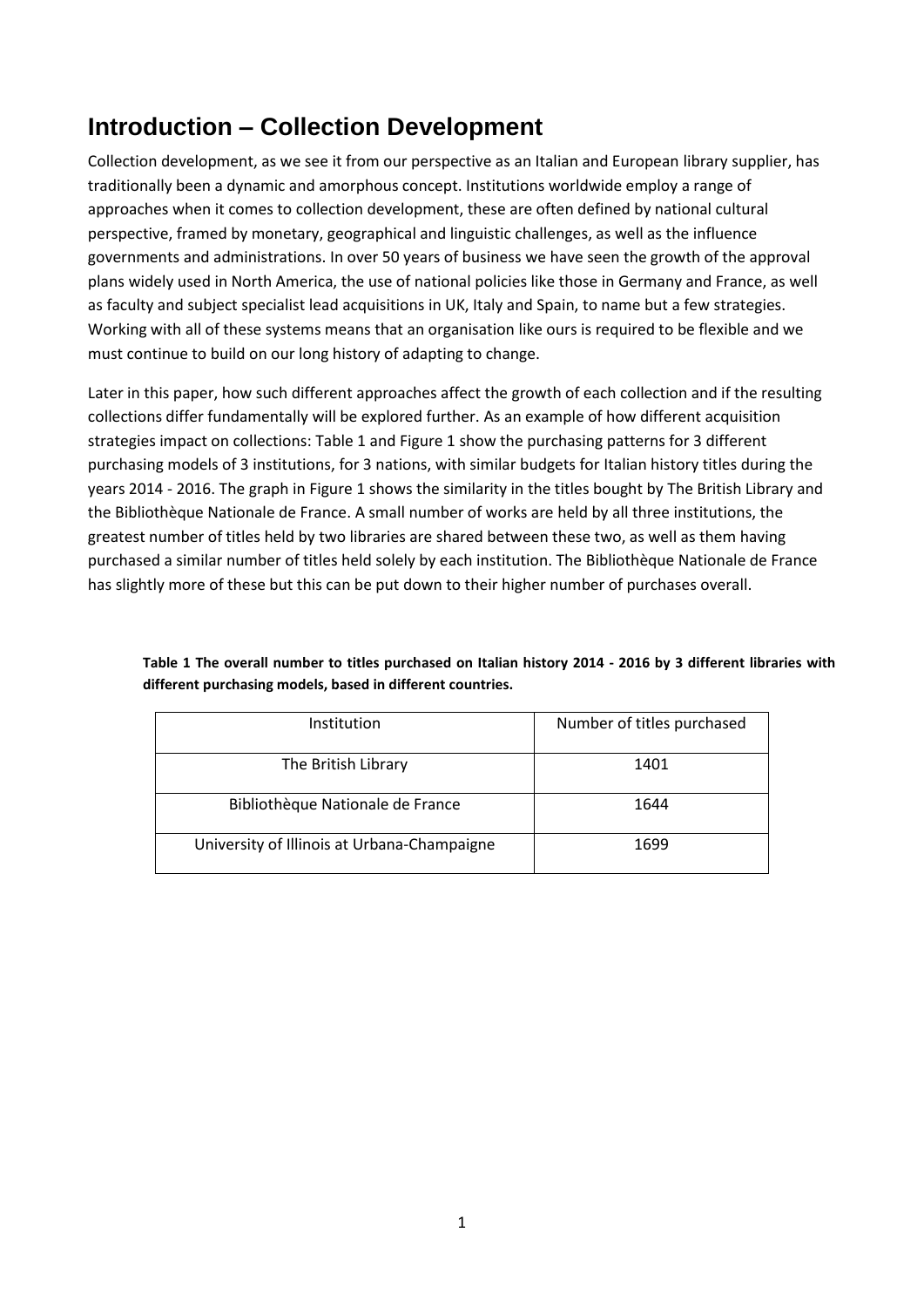

#### **Figure 1 The titles purchased by The British Library, the Bibliothèque Nationale de France and the University of Illinois at Urbana-Champaigne 2014 – 2016 broken down by the collections that they appear in.**

The challenge of facilitating this range of perspectives is not eased by the Italian and Southern European publishing markets: characterised by fragmentation, marked cultural diversity and a certain resistance to change. This means that there are many factors to consider when planning for the future of collection development in this area.

#### **7 Key factors**

We have identified seven main challenges that emerged in the last twenty years for collecting academic content in the Humanities and Social Sciences (HSS) from Southern Europe: HSS/STM (Science, Technology and Medicine), foreign language, market, budget, digital evolution, metrics and metadata.

#### *HSS/STM – the battle for funding and influence*

When directly comparing the fields of HSS and STM it is generally acknowledged that they produce publications that are remarkably different in terms of format, lifetime and consumption. STM publications are overwhelmingly articles with a short lifetime that are exposed to a large readership. Whereas HSS publications are more likely to be monographs that can remain relevant for many years but may only be used by very specific communities. Sarah Tudesco from Yale presented very in-depth statistics to the US WESS group at the ALA Midwinter meeting in January 2016, focusing on the German, Italian and French language collections in the Library, which illustrated this. While we cannot of course provide similar usage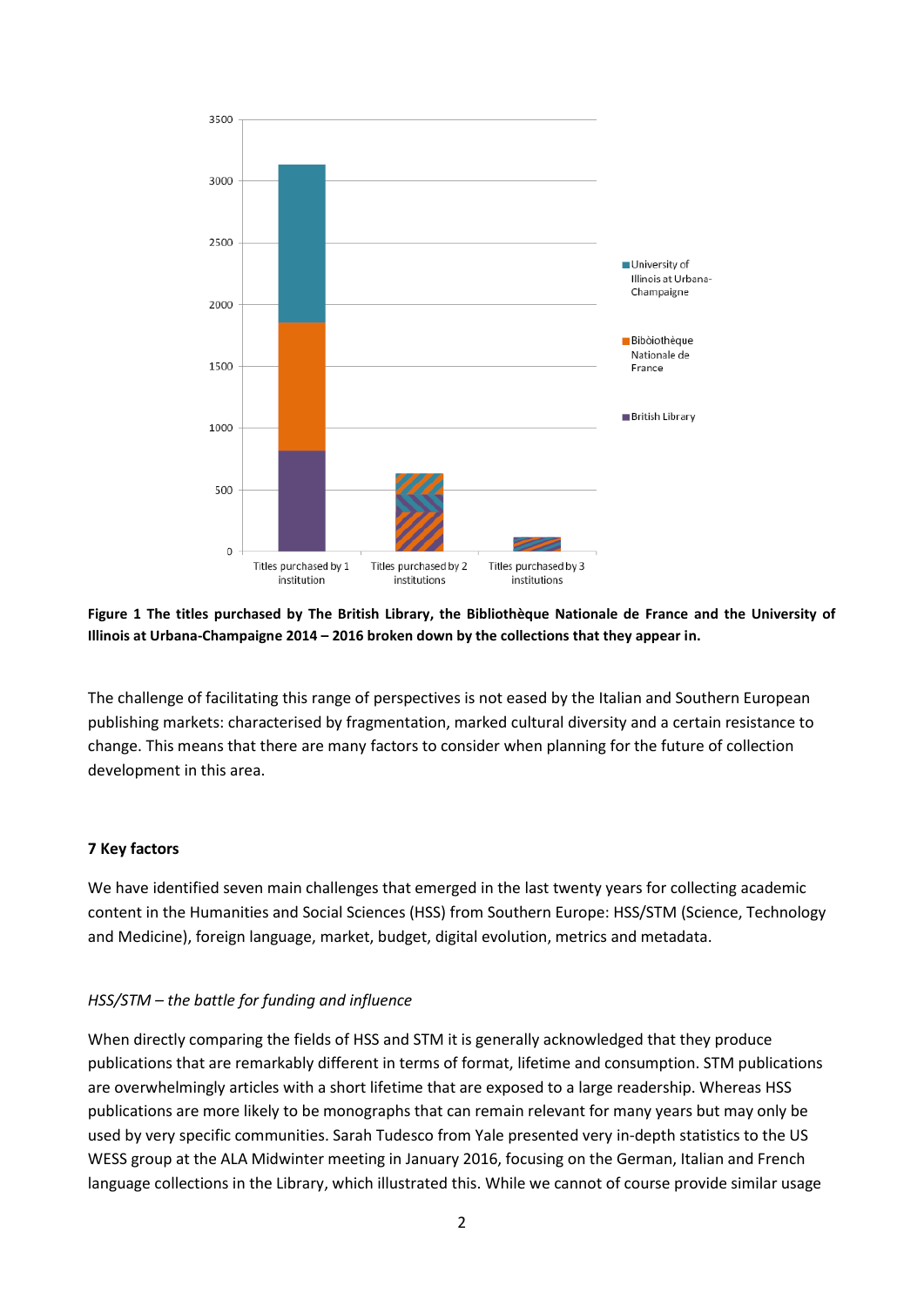data for the books we sell we do have an interesting overview for the usage of the e-content in the Torrossa Digital Library. These are shown in Figure 2 and support the trend for older monographs observed in Tudesco's data from Yale, with the vast majority of titles used being between 3 and 10 years old.



**Figure 2 Usage statistics for titles held on Torrossa Digital Library for the years 2012 - 2017 (up to and including August).**

The wider readership of STM texts has created a greater demand for this work and has seen the prices of packages and individual journals steadily increase. Inversely the average price of the comparatively inexpensive monographs is falling, placing yet more pressure on HSS publishers.

The producers of these types of literature also vary, with STM markets being controlled by large international groups and the market of HSS publications, especially in Southern Europe, being characterised by a large number and variety of small independent publishers.

The fundamental battle between STM and HSS is how, at a national and international level (e.g. within the European Union), to maximise the returns to society of investment in science and technology whilst recognising at the same time the essential contribution that HSS makes to cultural progress and innovation in general.

#### *Foreign language*

STM research is more often than not published in English to guarantee a wider circulation of the content and greater accessibility across the sector. Indeed, English has become the undeclared lingua franca for research in scientific and technical disciplines. In contrast, the language of origin is of particular importance to HSS as it has a closer and more significant relationship with the culture in which the research is rooted.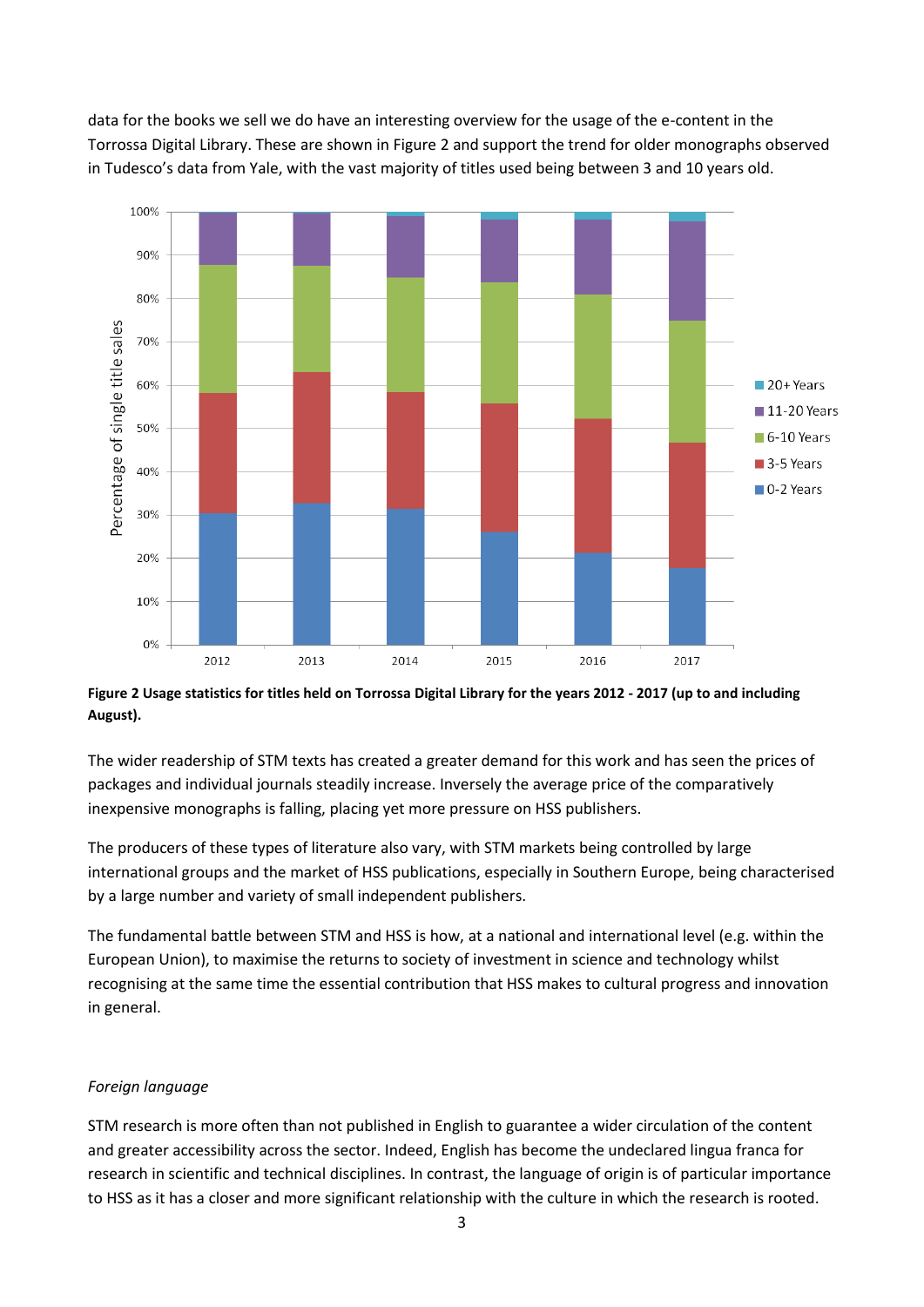Another problem in publishing in a language other than English is the difference in the impact and reach of the research. There is a difficult relationship between publications and tenure faced by younger academics who rely on the impact of their research to gain an academic position. These aspiring researchers are judged by peer review and the impact of their work to determine its quality and efficacy. Traditionally researchers must publish high quality, highly novel work in prestigious journals if they are to advance professionally. The inclusion of an article in a well established traditional journal indicates high quality research that has undergone rigorous peer review and is of significant importance.

These higher impact journals, often published in Open Access (another thing that struggles to be widely adopted in the Southern European publishing market), like most high impact publications are in English. For the humanities this represents yet another force driving researchers away from publishing in their native language of research. This is dangerous for HSS as original-language research in particular, contributes to the documentation and preservation of cultural variety and vitality, aiding comprehension of the world in its diversity and the communities that inhabit it. Without it we risk losing crucial aspects and topics that can contribute to taking forward cultural heritage for future generations, along with an impoverishment of knowledge and a weakening of cultural diversity that could take a long time to recover.

#### *Market*

The market for HSS scholarly publications relies upon the demand and level of production from the academic community as well as publishers. The Southern European HSS publishing environment, the market that Casalini Libri has most experience in, is a complex and diverse market, consisting of a large number of varied, small, independent publishers. The sheer numbers of which are demonstrated in Table 2 using the figures for the numbers of titles profiled for customers by Casalini Libri in the last three years for the Italian market alone. The dispersed nature of this market is further underlined when the mode average number of titles for each publisher is considered, being only one title per year. This small-scale distribution mechanism is also under threat from a possible shrinking number of contributors.

|                                           | 2014  | 2015  | 2016  |
|-------------------------------------------|-------|-------|-------|
| Number of titles                          | 15742 | 15718 | 15594 |
| Number of publishers                      | 1588  | 1539  | 1474  |
| Average number of titles<br>per publisher | 9.91  | 10.21 | 10.58 |

#### **Table 2 Data on the titles profiled by Casalini Libri of the 20,000 catalogued annually.**

Humanities and, in particular, language departments are in steady decline. In 2013, the Guardian reported a "huge linguistic slump" in the UK as more and more universities closed their modern language degree courses. The article states that in 1998, there were 93 universities offering specialist language degrees, whereas at the time of writing only 65 universities did, representing a 30% drop, and goes on to detail that, since 2007, 11 universities have closed down all language courses entirely, with a further 13 having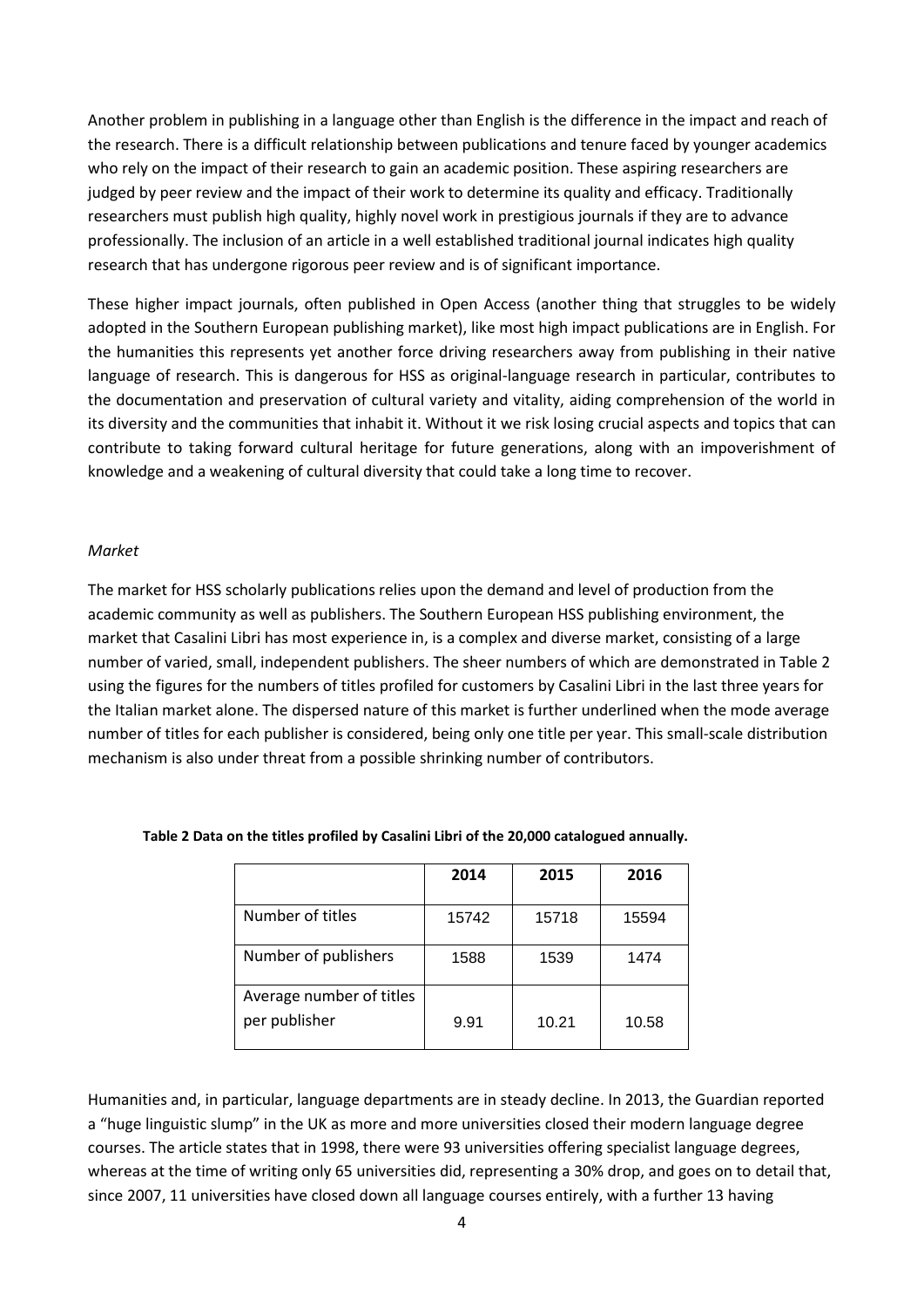dropped specialist language degrees. This would appear to be a rather bleak outlook for language studies at an undergraduate level and we cannot comment on how this has affected library acquisitions to support these courses. However, we are well placed to observe the trends in the supply of scholarly publications for post-graduate and higher study.

Southern European language titles are not included in collections solely for the purposes of linguistic study. More so for HSS studies than in other disciplines, publications not in the native language of the institution provide international and culturally diverse perspectives on a given subject. Their presence and the extent of it in a collection can be seen as a reflection of the outlook of the institution to whom it belongs. An absence indicates an exclusion of opinion, expertise and voice of others and a preoccupation with looking inward, on a single language, even a single nation. This is the antithesis of the academic ideal. To attract great minds and quality researchers institutions have to provide high caliber resources and this includes the breadth of their library collections. However, many are facing increasingly tough decisions on how to maintain this level of comprehensiveness in the future with less money.

As of the time of writing the most likely destination of the titles that we sell is the U.S., with almost half of those ending up in IvyPlus institutions, as shown in Figure 3. Even though we distribute titles globally and have strong sales in the countries featured in Figure 3, the market for sales leans heavily towards North America.



### Distribution of titles

**Figure 3 Chart showing the global distribution of profiled titles purchased in 2016, those held by IvyPlus institutions as indicated in the cut-away section.**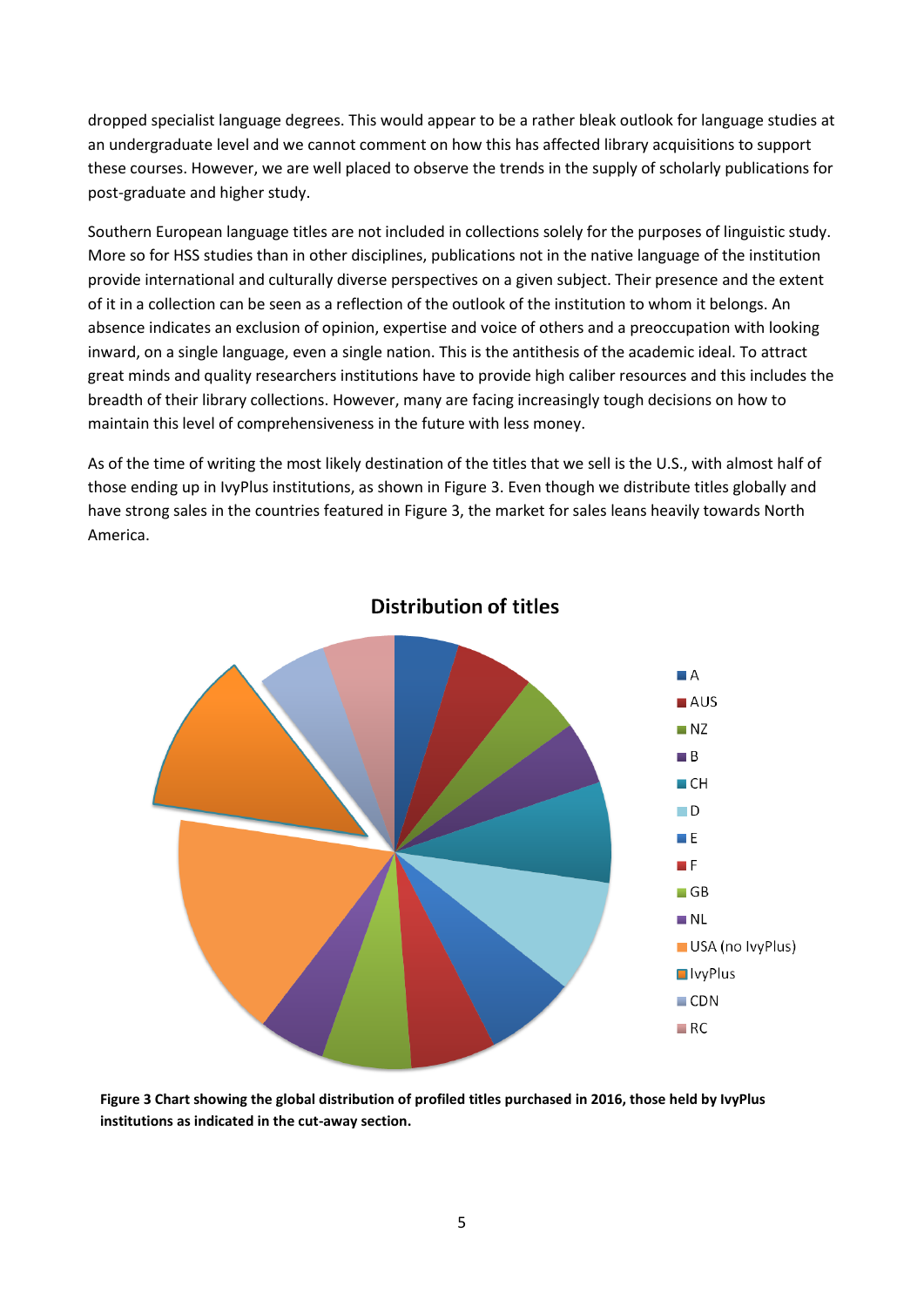The distributions of those titles profiled by Casalini Libri but not sold is also shown in Figure 4, titles classified in Deweys 1,3,5 and 6 receive disproportionately lower sales, whereas those in Deweys 2,4 and 9 received higher than expected. Of course these data only relate to our sales and may represent overall trends but do not give a precise picture of the market.



**Figure 4 The chart on the left shows the distribution of titles catalogued in 2016 by their first Dewey and for comparison the chart on the right shows the titles without orders for the same time period by their first Dewey classification. The Dewey classes are as follows: 0 Computers, information & general works; 1 Philosophy & psychology; 2 Religion; 3 Social sciences; 4 Language; 5 Science; 6 Technology; 7 Arts; 8 Literature; 9 History and geography.**

#### *Budget*

Internationally, across the markets that we have a presence in, we have seen library budgets continue to shrink in recent years. This became more dramatic after the global financial crash of 2008 and they have yet to return to pre-crash levels, but library budgets, as a percentage of overall university expenditure, have been declining since the 1980's. In our experience within the U.S. market smaller approval budgets of under \$5,000 *p.a.* have been particularly impacted. Of the clients with this type of approval plan 13% reduced their budget and 43% cancelled their plans entirely. The majority of larger budgets (\$10,000 - \$50,000) were more resilient and have received stable funding for the past 10 years. This may appear to be positive on the surface but these fail take into account inflation, so these libraries are in fact experiencing a net loss in funding. The pressure on library funds has further been increased by a rise in the price of materials, particularly journals. Institutions with the largest budgets have increased their funding for approval plans, moving away from internally selecting titles, as a result of a change in collection development strategy. In these difficult times libraries are forced to prioritise resources for those subjects upon which the wider institution places a greater emphasis. These topics are overwhelmingly from the STM fields. It can be difficult to justify spends on HSS resources in such an environment using current metrics.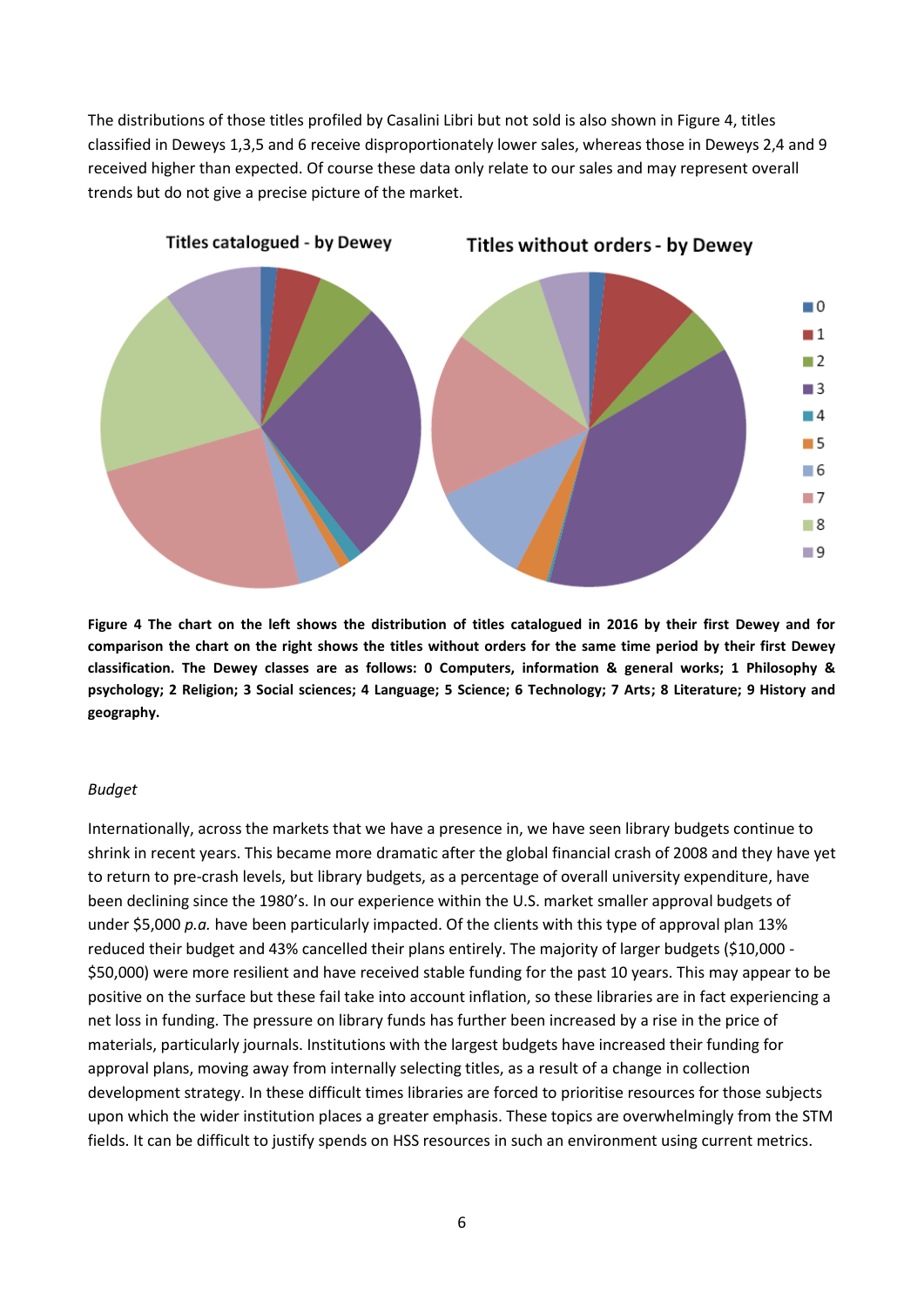#### *Metrics*

In this context, the whole concept of collection development and the idea of the need for a long term policy able to guarantee the purpose of the library over time has become one of the primary concerns of the Library world.

In recent years we have seen the widespread adoption of usage statistics to inform purchases. Usage statistics are necessary to track user habits and the utility of resources, although there are concerns that the general statistics currently used are not an effective tool for analysis of usage levels of HSS material.

Various standards for the provision of these statistics have been created to allow libraries to compare resources effectively, although such standards result in the need for further investment by publishers in order to assure compliance with the requisite parameters. If usage statistics continue to be the basis for acquisitions, the current parameters used will favour STM, since they have been created around that particular sector and are less applicable to HSS research. It is also argued that despite the large majority of HSS publications being consumed via traditional print formats, they are not taken into account when standard metrics are applied.

#### *Digital evolution*

From the beginning of the new century, we have assisted in the so called 'digital evolution', with the growth in the number of electronic publications and the availability of metadata for all publication formats. While the first draws much interest from the press and the general public, the latter has been a sort of 'quiet revolution', much discussed by specialists and in the library world, with a deeper impact on the collections and their development.

Casalini Libri has been among the first in HSS to accept the challenges posed by the distribution of electronic content in an academic context. Considering the nature of our work, we have been caught in the middle on more than one front: between the problems and expectations of the libraries on one side, and those of the publishers on the other; as well as between the cultural differences in the United States and Europe.

The widespread availability of content in digital format created the idea of a world were nothing will ever be unavailable. This is far from true when applied to our market, where the shift towards the electronic format has been slow and, especially for academic books and journals, far from complete, as can be seen in Figure 5. With Torrossa Digital Library we continue to encouraged publishers to provide electronic version of their content, offering a solid reputation and solving some of the main problems that a publisher faces when challenged with selling electronic content to libraries (hosting, security, licensing, access and longterm preservation). We have also provided opportunities to meet among cataloguers, publishers and librarians to offer a places for discussion as a point of reference against a constantly evolving backdrop (Fiesole and Torrossa retreats). Still the growth of available academic content has not followed the same rate of the general market.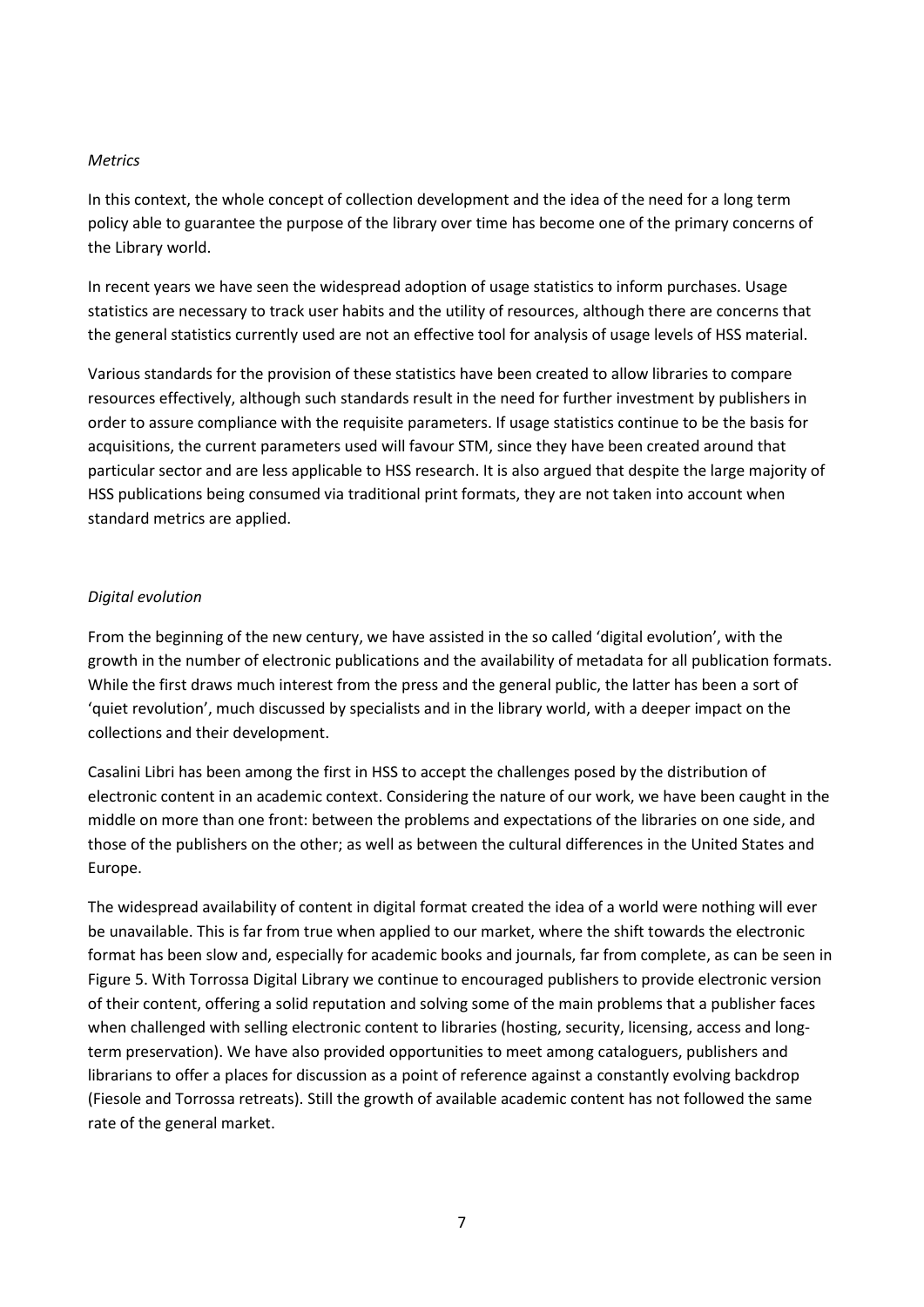

**Figure 5 The number of Italian, Spanish and Portuguese publishers available on Torrossa in comparison to the number available through our ilibri.com database (which includes print formats).**

#### *Metadata*

The ability to search and discover information are amongst the most interesting advancements produced by the digital evolution. Discoverability is a crucial word in the vocabulary of today's library world. Accurate, rich and shared metadata are essential for use in catalogues, discovery tools and big data analysis projects. Identifiers and relationships allow data to be shared and used in Linked Data environments.

In our experience of collaboration with different Library Sciences Master degree programs and our participation in conferences we have acknowledged the rapid rise of these topics, with the number of test cases and projects ever increasing.

With the growth of non print material in Library collections it became clear that the AACR cataloguing standards were no longer sufficient and this led to development and adoption in the Anglo American world of the new cataloguing standards: RDA (Resource Description and Access), initially released in 2010 and particularly appropriate for use by libraries, archives and museums. It provides a new structure for the organisation of bibliographic data based on the Functional Requirements for Bibliographic Records (FRBR), with more emphasis on identifiers and relationships than on descriptions. By 2013 many major national and research libraries had implemented the new standard. In November 2016 the RDA Steering Committee (RSC, www.rda-rsc.org) announced steps toward progressive adoption of the IFLA high-level conceptual Library Reference Model (LRM, recently approved at IFLA 2017 by the Professional Committee), replacing the Functional Requirements family of models.

The changing nature of how patrons access information in the digital age has lead to the demand to move progressively toward a record-less approach to discovery. In this new era a record must be more flexible, visible and searchable. This is being made possible by employing Linked Data to enhance existing formats.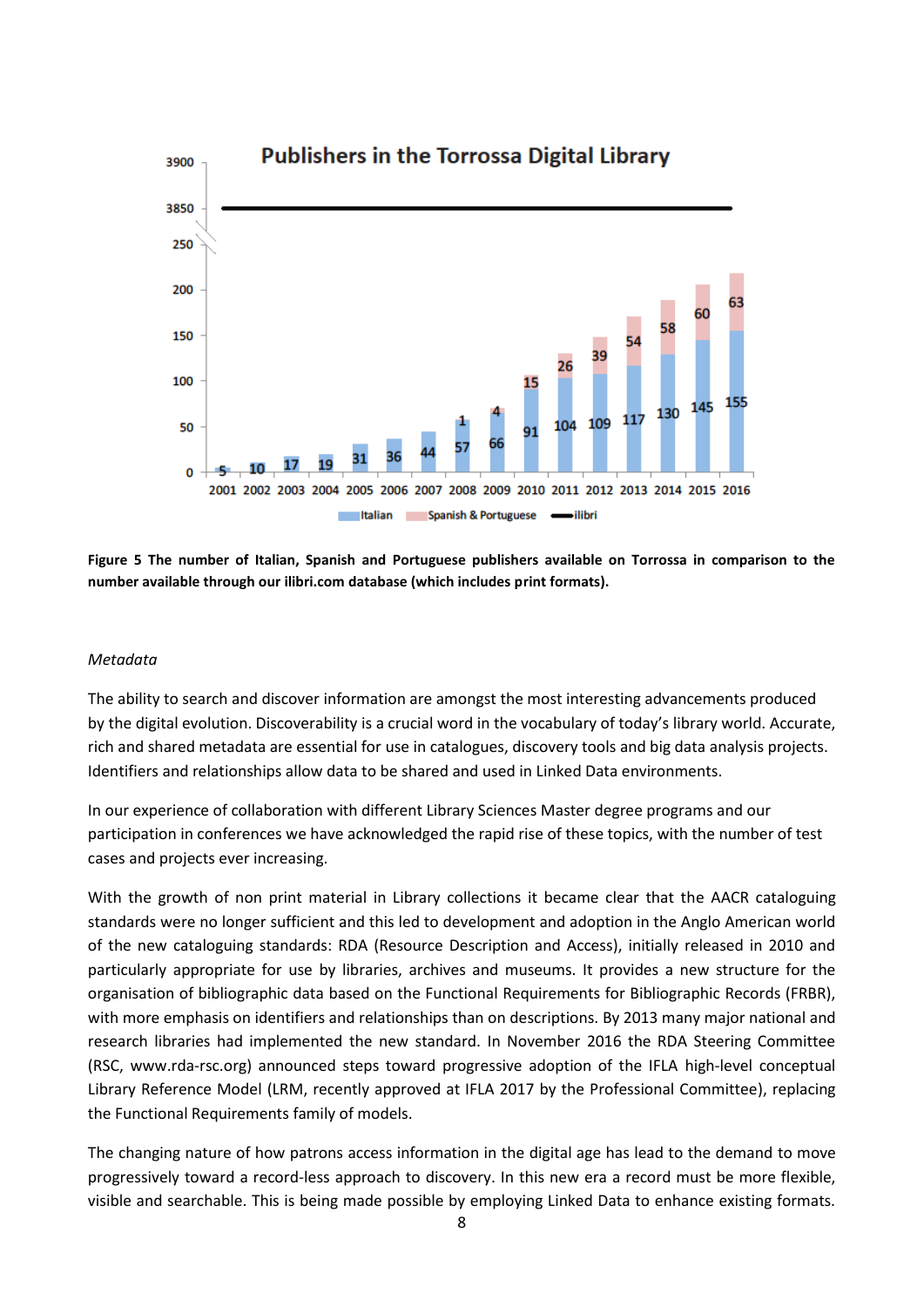This is currently being actioned through various formats such as the BIBFRAME (Bibliographic Framework Initiative) data model.

BIBFRAME, (Bibliographic Framework), initiated by the Library of Congress and released in its first draft in 2012, is a data model uses the principles of Linked Data, is expressed in RDF (Resource Description Framework) and aims to provide an alternative to MARC (MAchine-Readable Cataloguing). BIBFRAME (www.loc.gov/bibframe) proposes three core levels: Work, Instance, Item; Persons or Corporate bodies are within an Agent relationship with the Work in the data model. While libraries hold a wealth of well organised information, the MARC format is not suited to the Semantic Web as the linear and static nature of the information it contains cannot easily be harnessed and linked to other, related resources. Version 2.0 of BIBFRAME was released by the Library of Congress in November 2016 and updates, inclusive of community input, are ongoing.

### **Cooperation as a solution**

Cooperative acquisitions optimise purchasing while ensuring that specialised subject areas and geographical content are represented in at least one collection and therefore available to researchers. Although the practice makes perfect financial sense for libraries, it has undoubtedly had repercussions for the publishing world.

Even collaborative acquisitions programmes have suffered from growing economic pressures. The Deutsche Forschungsgemeinschaft (German Research Foundation), formed in 1951 with the aim of promoting science and research in all its branches, has recently prescribed a major change in the provision of funding for library collections. The historic Special Subject Collections ensured that at least one copy of every relevant scientific publication was available in Germany, thanks to a national acquisition profile that was distributed across 23 national and university libraries and three main specialist libraries. From 2012, this system has given way to the new Specialised Information Services, or rather: discipline-driven information provisioning, with profiles agreed by each particular scientific community, oriented towards short-term demands, aimed at the integration of digital publications and furthermore subject to successful funding applications.

Founded in 1983, Cadist was national acquisitions for research publications initiative in France. Its structure was very similar to that of its German counterpart, giving annual funds to specific libraries to collect titles on specific subjects. The progamme was successful for two decades, particularly in the acquisition of non-French language materials. As late as 2004 96% of the HSS budget for monographs and journals was spent on foreign language titles (BBF 2006, number 1, Claude Jolly). However, with the coming of the digital evolution the organisation faced new challenges that it could not withstand and the programme was closed in 2014. In that same year a new collective began called CollEx (Collections d'Excellence), with an increased accessibility of funds to a wider group of institutions, an emphasis on electronic content, hybrid collections, national licenses and the sharing of metadata. The allocation of funding for CollEx covers a longer period of time, 4-5 years instead of the annual budgets for Cadist. This allows institutions the freedom and vision to plan their collections in the longer term.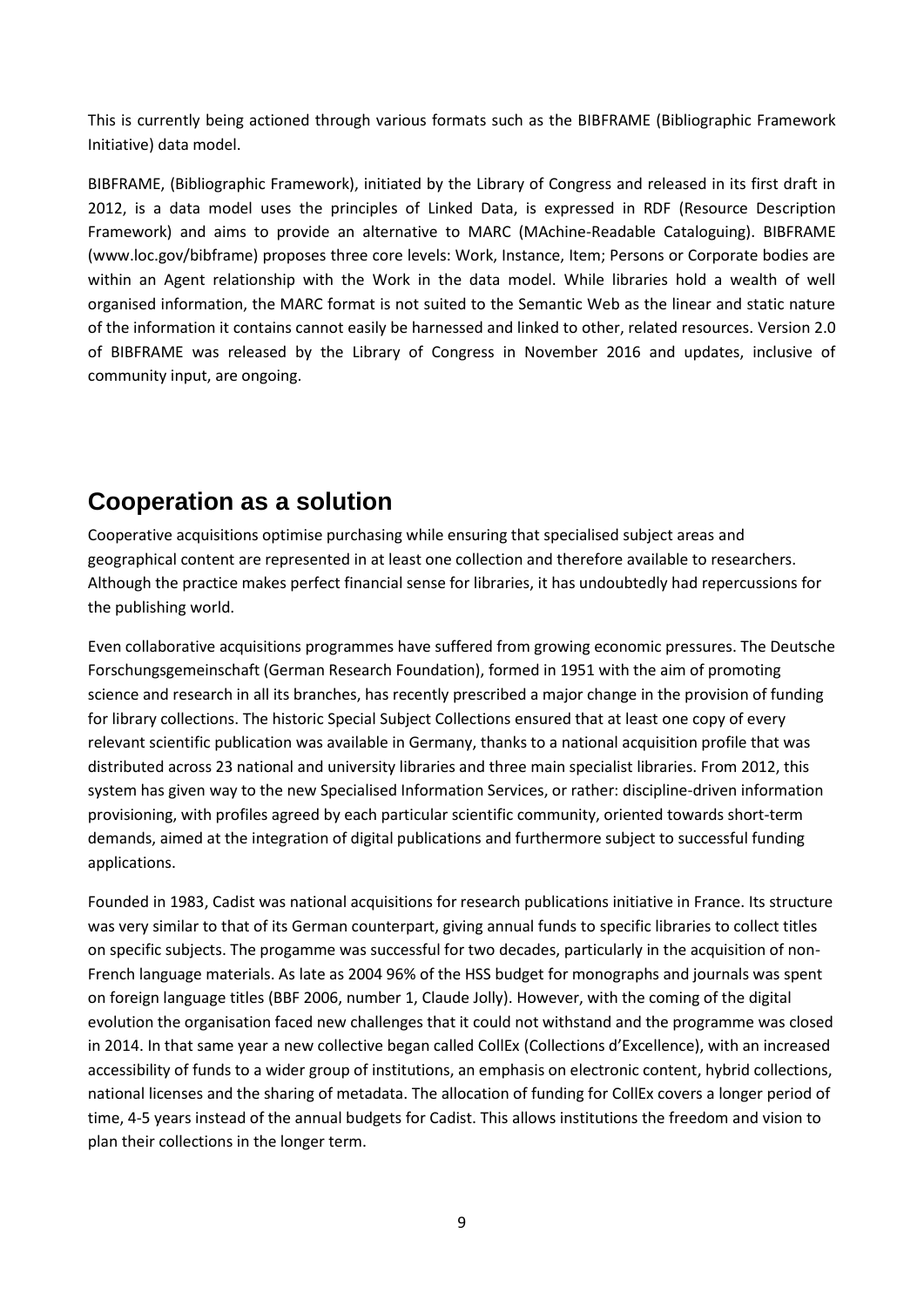Collaborative collection is an ever increasing area of interest for libraries as is indeed illustrated by over 25% of the posters at this symposium focusing on the subject. In 2015, 63 shared print programmes were registered in WorldCat. However, for the geographic areas that we cover, they have not yet been widely adopted possibly due to the marginality of Romance languages in collections and the smaller benefits it would produce. What does emerge from the collection development literature is that it is very likely that foreign language collections will be considered as special collections and indeed, if one considers study on the preservation of rare and special collections, it seems logical that the same metrics would be applied to the collection of foreign languages as they are unique and distinct collections. Our direct experience with shared collections is to date limited to that of the individual vision and strategy of neighbouring institutions such as Stanford and Berkeley and the University of Colorado and Denver. We are also very much involved in a particularly interesting project with the Manhattan Research Library Initiative (MaRLI).

MaRLI is a joint borrowing program between the New York Public Library (NYPL), New York University and Columbia University, established in 2011, which serves as a means to expand access to their research collections in order to better serve their researchers. Doctoral students, full-time faculty and librarians, and approved NYPL cardholders with a demonstrable research need not met by currently available resources, are permitted to borrow materials from all three institutions. This initiative is an example of truly collaborative collection development that places a strong emphasis on sustainability, not just of the collections but of those resources that supply them.

The programme's approach to the acquisition of Southern European Language titles is an example of this. As with many areas of the collaboration NYPL acts as a repository for the print titles, holding them at a facility shared with Columbia and other institutions, whilst the program aims to increase access to econtent across the three institutions. All of this is done with the assistance of an external vendor (in the case of Italian language titles, Casalini Libri), while maintaining historical expenditure on these materials to sustain and support selected publishers.

MaRLI members NYPL and Columbia University are also working with Princeton University to manage a shared storage facility, ReCAP (Research Collections and Preservation Consortium), part of a national network of shared-print repositories. In 2012 these institutions developed a strategy for creating a shared collection from among the materials held at ReCAP, allowing them to remove excess copies of titles from their own collections. The overall aim is to expand the partnership from management of a shared space to form a truly collaborative print collection. The ReCAP Shared Collection, consisting of selected materials already held at the facility and additional materials partners deposit in the future, will be managed, retained and shared by the three libraries.

It is of course impossible to talk about collaborative collections and not mention Dan Hazen, whose vision shaped a generation of librarians and indeed continues to impact collection development strategy. This time last year Harvard hosted a symposium in Hazen's honour dedicated to this very subject. A summary of the event is given in *The Transformation of Academic Library Collecting: A Synthesis of the Harvard Library's Hazen Memorial Symposium* and all the papers are available on the Harvard website at. https://projects.iq.harvard.edu/hazen/presentations-papers.

What emerges from this important event is the leading role the Ivy Plus (the 13 libraries of Brown, Chicago, Columbia, Cornell, Dartmouth, Duke, Harvard, Johns Hopkins, MIT, Princeton, University of Pennsylvania, Stanford, and Yale) plays in shaping the future of collaborative collections. Coming from a long experience of collaboration through a scheme known as Borrow Direct, in July 2016, the group named Galadriel Chilton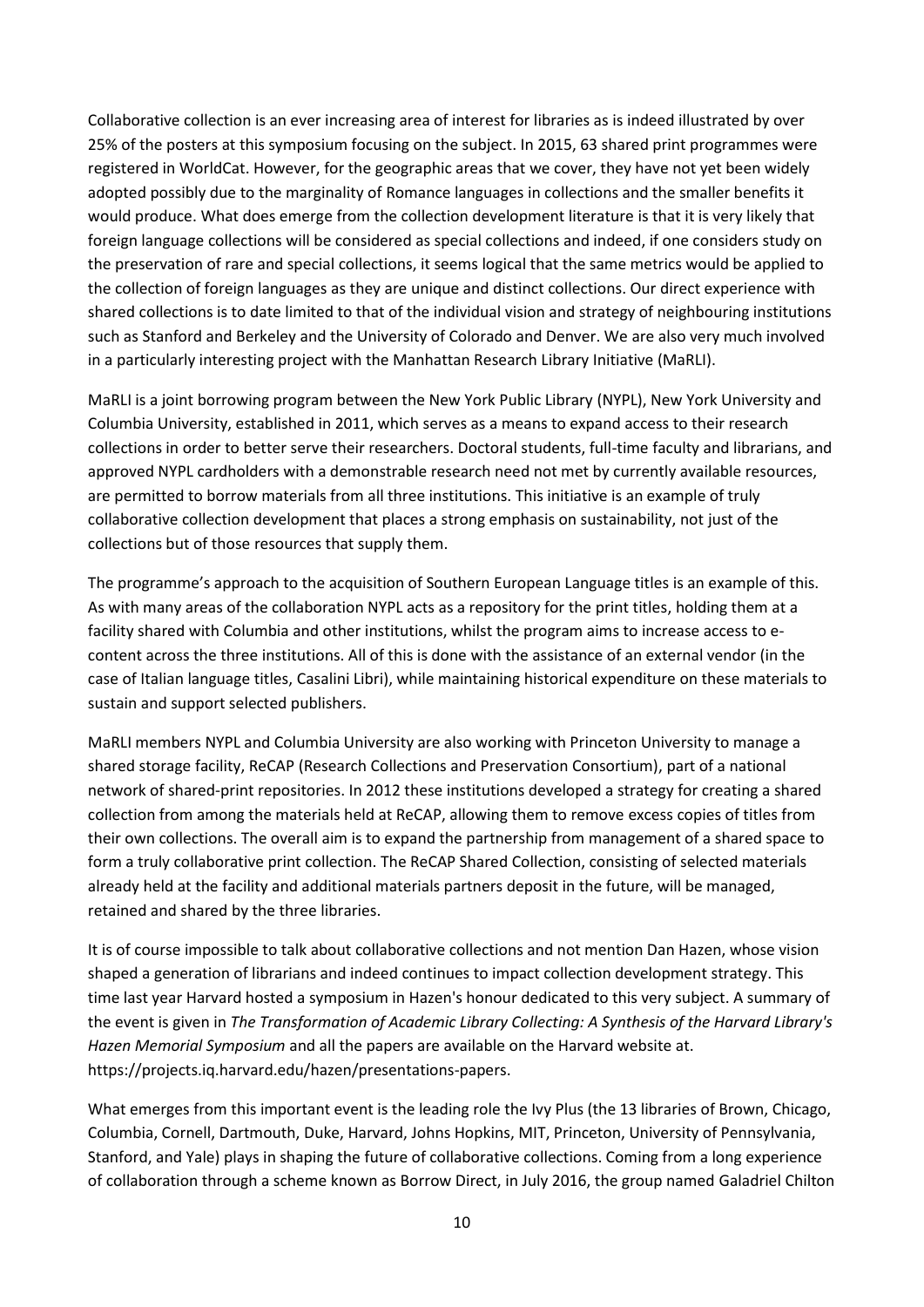as Ivy Plus libraries director of Collections Initiative. The Ivy Plus collections vision statement clearly lays out their mission 'to embrace a vision for collection development and management which recognises our preeminent academic research and special collections as one great collection in support of the teaching, research and public missions of our respective institutions and the global scholarly community. ' (the full mission statement can be found at:

https://drive.google.com/file/d/0B7lg8dnXGKCkUnBNTk9JalZ1R0k/view).

The 2016 publication *Shared collections: collaborative stewardship* edited by Dawn Hale, also addresses, in great depth, through a series of thought-provoking essays and fascinating case studies , the complexity of collaboration. Several important aspects emerge from this study:

- Collaborative collecting for monographs is still in its early phases
- Do costs involved in structured collaboration make long term sense?
- Who provides governance?
- The absence of aggregated record management systems

This last point was also a great concern of Hazen's and indeed his essay *Provocations and Irritations for the Globalized Research Library* ends with the question :

*how can area and international studies community participate in designing tools and services that will energize the information sources and aggregations most relevant to its concerns?*

And again mentioned in his nine models for collection development where no. 9 is

*Embrace discovery and analysis as today's collection development.*

And in this context Hazen provocatively asks:

*Do we lack better tools because we have abstained from this discussion, lack of expertise to construct meaningful metrics or in fact engage in activities that carry little value?*

It would appear that this challenge has been taken up by another visionary librarian in our community Philip Schreur from Stanford University. Schreur , along with an important group of US libraries, has been questioning the fundamental uses of metadata. He also leads the LD4L (Linked Data for Libraries) and LD4P (Linked Data for Production) Mellon funded projects focusing on how significant advantages can be brought to the libraries and end users with metadata.

We were first approached by Schreur to update our already robust bibliographic data into a BIBFRAME linked data environment. Discussions then led to further developments together with our partner in software development @cult, who specialise in the fields of the libraries, archives and museums.

After a period of feasibility analysis in 2016 we began the SHARE-VDE (Share Virtual Discovery Environment in Linked Data, www.share-vde.org) project with Stanford University at its helm, a library community driven research and development project to establish entity identification, reconciliation and conversion processes as well as a prototype of a virtual discovery environment with a BIBFRAME three layered architecture (Person/Work, Instance, Item). Furthermore, the project involving 16 North American libraries will create a database of relationships that is open to the community and a common knowledge base of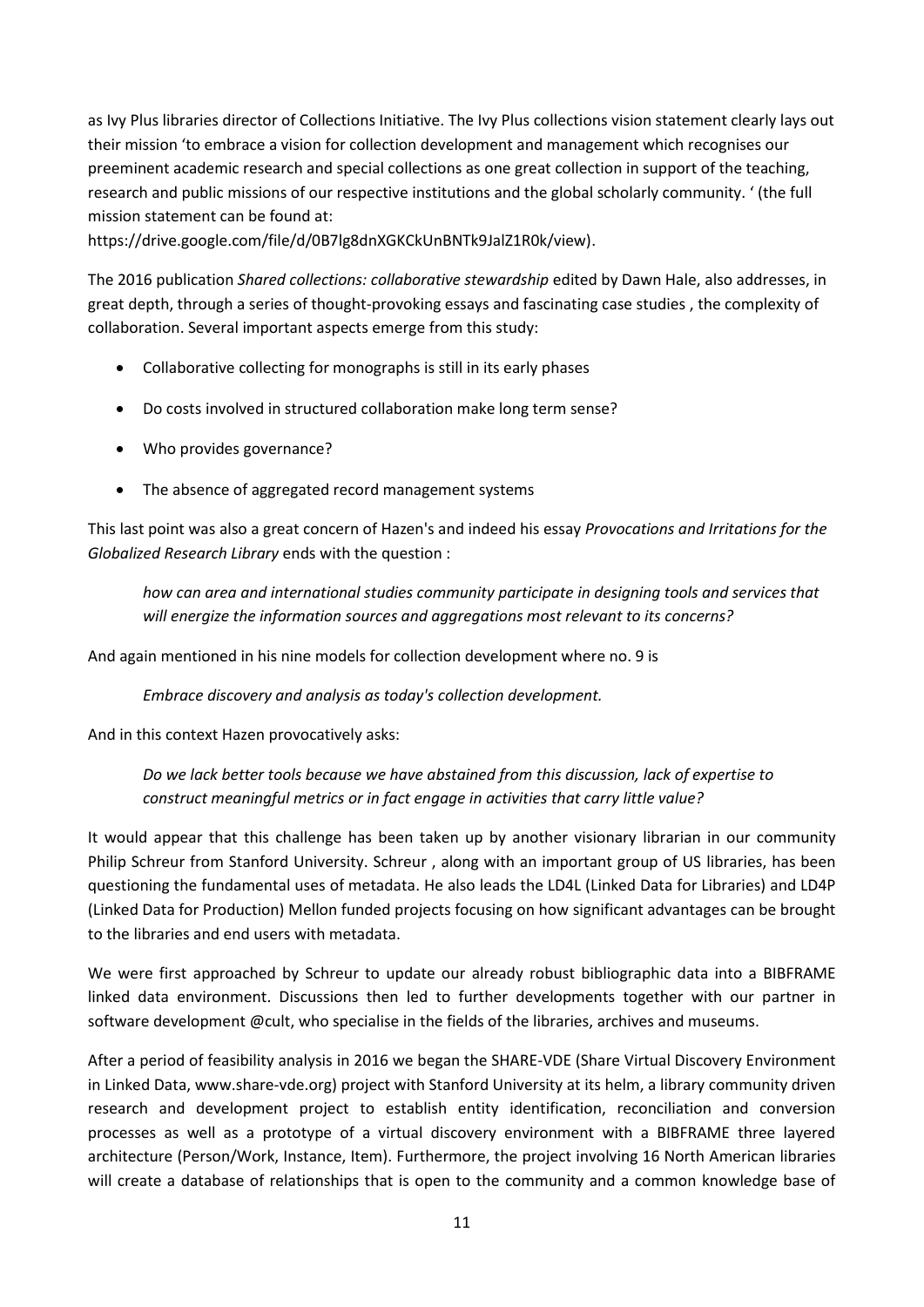clusters that uses the paradigms of the semantic web but also allows the libraries to continue to handle their data as independently as possible.

In terms of outcomes for partner libraries the project aims to create an environment that is useful for both library patrons, empowering them with advanced discovery interfaces, and librarians, incrementally providing them with cataloguing functions in native semantic web standards, integrating processes with the local systems, and implementing tools in a collaborative environment. SHARE-VDE also hopes to help to reveal a richness within the data of existing collections, often hidden or unexpressed in a traditional catalogue.

The SHARE-VDE research and development project is one of the first examples of the practical application of BIBFRAME and the group is the process of running several use cases for the application of the technology to scenarios proposed by the library community. SHARE-VDE is currently concluding phase 2 with the processing of approximately 100 million authority and bibliographic records from the participating libraries.

### **The future**

#### **How the collections will be defined, shared and shown in the digitised future of Linked Data?**

We have the privilege of being part of library workflows across the globe and embrace the opportunity offered by the symposium *New Directions for Libraries, Scholars, and Partnerships* to begin a conversation on collection development at a global level. The diversity in approaches to collection development internationally provides the foundation for productive discussions about how best to plan for the future. These are unlikely to result in a 'one size fits all' solutions, but by sharing experiences at a national and global level, with contributions from those with unique view-points, such as Casalini Libri, libraries will be able to set the best course for themselves. For many that journey will be taken with partner institutions to maximise the spending power of shrinking budgets and to continue to grow rich, valuable collections. In the case of the Romance languages this means maintaining collections that expresses the precious diversity in the wide spectrum of disciplines that embrace original language research.

To remain relevant libraries face many challenges when considering their collections. The importance of the materials contained within cannot be underestimated but in the modern era the ability for library patrons and others to access the contents may prove to be the greater challenge. Casalini Libri, over many decades has become fully integrated into our market, acting as a bridge between publishers and libraries, acquiring a unique set of competencies. This skills allow us, along with other vendors in a similar position, to assist in finding solutions to these problems, helping libraries to maintain their relevance, the individuality of their collections and meet the needs of the patrons that they serve. We operate within a specific market with some unique characteristics but there are many more voices, with different experiences, that need to be included in the dialogue.